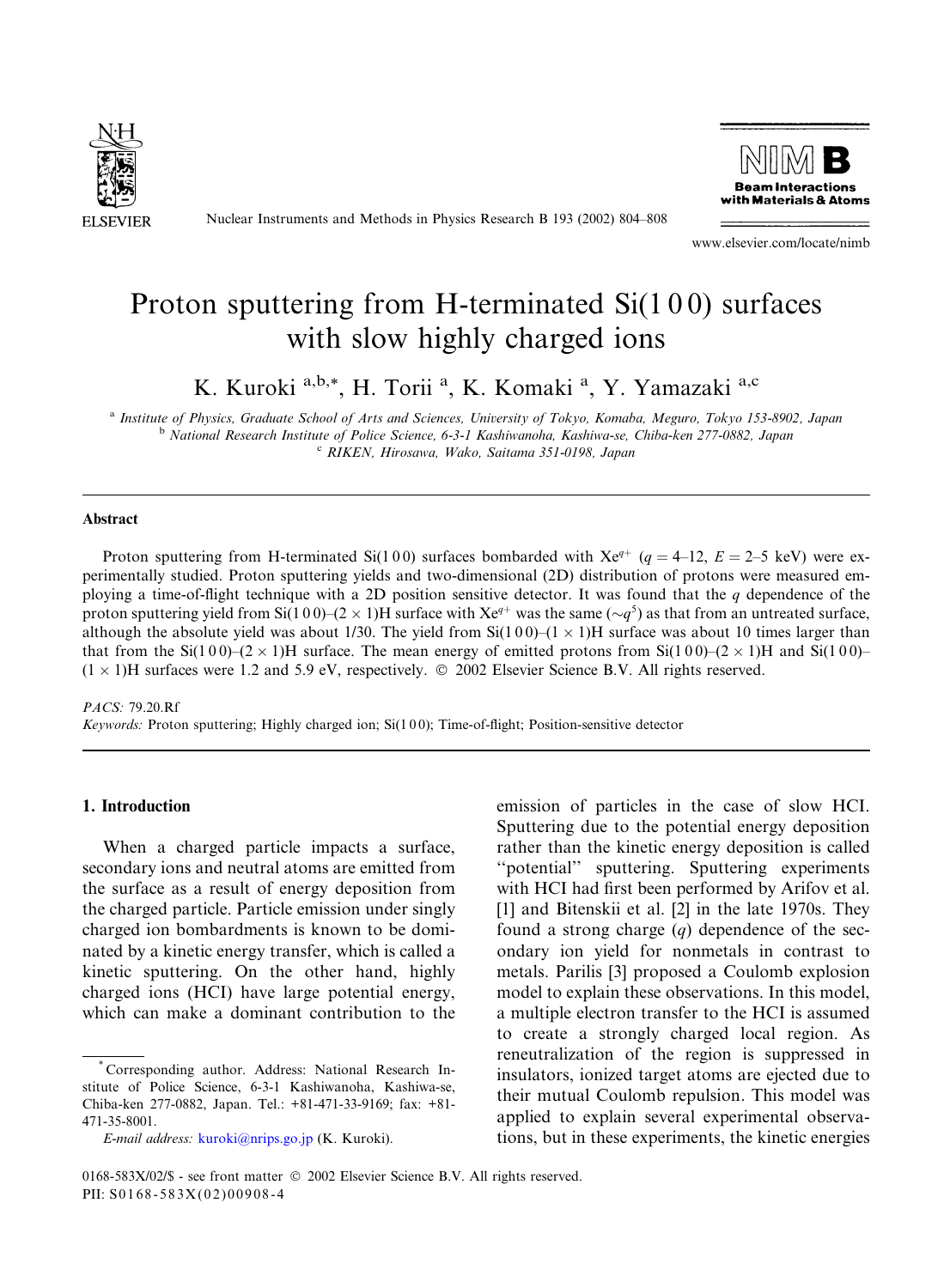of HCI were rather high and the contribution of kinetic sputtering was mixed up. Recently, Sporn et al. [4] measured potential sputtering yield from insulators bombarded by slow (<l keV)  $Ar^{q+}$  ions. They found that almost all  $(>99\%)$  the sputtered particles are neutral and the yields for LiF and  $SiO<sub>2</sub>$  are proportional to the potential energy of HCI. No sputtering enhancement for MgO was observed. To explain these findings, they proposed a sputtering model mediated by self-trapped excitons created after electronic excitation by HCI. The sputtering yield of neutral particles was found to be proportional to the potential energy of HCI or approximately proportional to  $q^2$ .

On the other hand, proton-sputtering yield with HCI shows stronger  $q$  dependence. Recently, we have found that the proton yields with various HCI are proportional to  $\sim q^5$  and the energy distribution of protons normal to the target surface has a peak at  $\sim$ 4 eV when untreated C<sub>60</sub> and CuO are bombarded by slow HCIs (Ne<sup>q+</sup>, Ar<sup>q+</sup>, Kr<sup>q+</sup>,  $Xe^{q+}$ ) with negligibly small kinetic energy (500 eV) [5,6]. The untreated  $C_{60}$  and CuO surfaces were covered with hydrocarbons. Burgdörfer and Yamazaki [7] explained this strong q dependence assuming a bond-breaking reaction of covalent C–H bonds as a result of double electron capture from the same bond based on the classical over the barrier (COB) model. Della-Negra et al. [8] reported that the proton yield from untreated CsI with 18 keV Ar<sup>q+</sup> ion impact was proportional to  $q<sup>3</sup>$  but Cs<sup>+</sup> yield was not, although the kinetic energy of ions was much larger than the potential energy ( $\sim$ 2 keV for  $q = 11$ ). They reported similar q dependence for MeV heavy ions [9].

In order to study potential sputtering of protons under well-controlled conditions, proton-sputtering yields and kinetic energies of emitted protons were measured for well-defined H-terminated Si(100) surfaces bombarded by Xe<sup>q+</sup> (q = 4–12,  $E = 2-5$  keV).

# 2. Experiment

A schematic diagram of the experimental setup is shown in Fig. 1. Low energy HCI are produced by the electron beam ion source (EBIS) cooled



Fig. 1. A schematic diagram of the experimental setup.

with liquid nitrogen [10], which was operated at around  $4 \times 10^{-10}$  Torr. HCIs extracted from the EBIS were charge-state and mass-selected with the EXB (Wien) filter and were swept by the deflector in front of the aperture into the UHV chamber to form short pulses  $(40 \text{ ns} - 2 \text{ \mu s}, 50 \text{ kHz})$ . A target holder was mounted on a rotation and linear feedthrough at the center of the UHV chamber. A ceramic heater was on the holder to heat a target sample up to 1500 K. In order to accelerate and accumulate the secondary ions, a gold plated W-mesh (30  $\mu$ m- $\varnothing$ , 30-mesh/inch) was placed in front of the target, parallel to its surface. The target was biased positively and the mesh was grounded, which accelerates the secondary ions. A 2D position-sensitive detector (2DPSD) was mounted on a turntable. The 2DPSD consists of a triple-staged 48 mm- $\varnothing$  micro-channel plate and wedge-meander-strip inductive electrodes with a Ge layer anode. The distance between the 2DPSD and the target was 140 mm. Fig. 2 shows a schematic diagram of the measurement system. The time-of-flight (TOF) of the secondary ions was determined using the pulse from the pulse generator as a start signal and a fast timing pulse from the Ge layer of the 2DPSD as a stop signal. Analog signals from the wedge-meander-strip electrodes and from the TAC were digitized by a PC-controlled analog-to-digital converter (ADC). The 2D position of the secondary ions is calculated from wedge-meander-strip's digital data on the PC. Because this system accumulated and detected 100% of the emitted protons, only a small number of incident ions were necessary and the beam induced modification of the sample surfaces was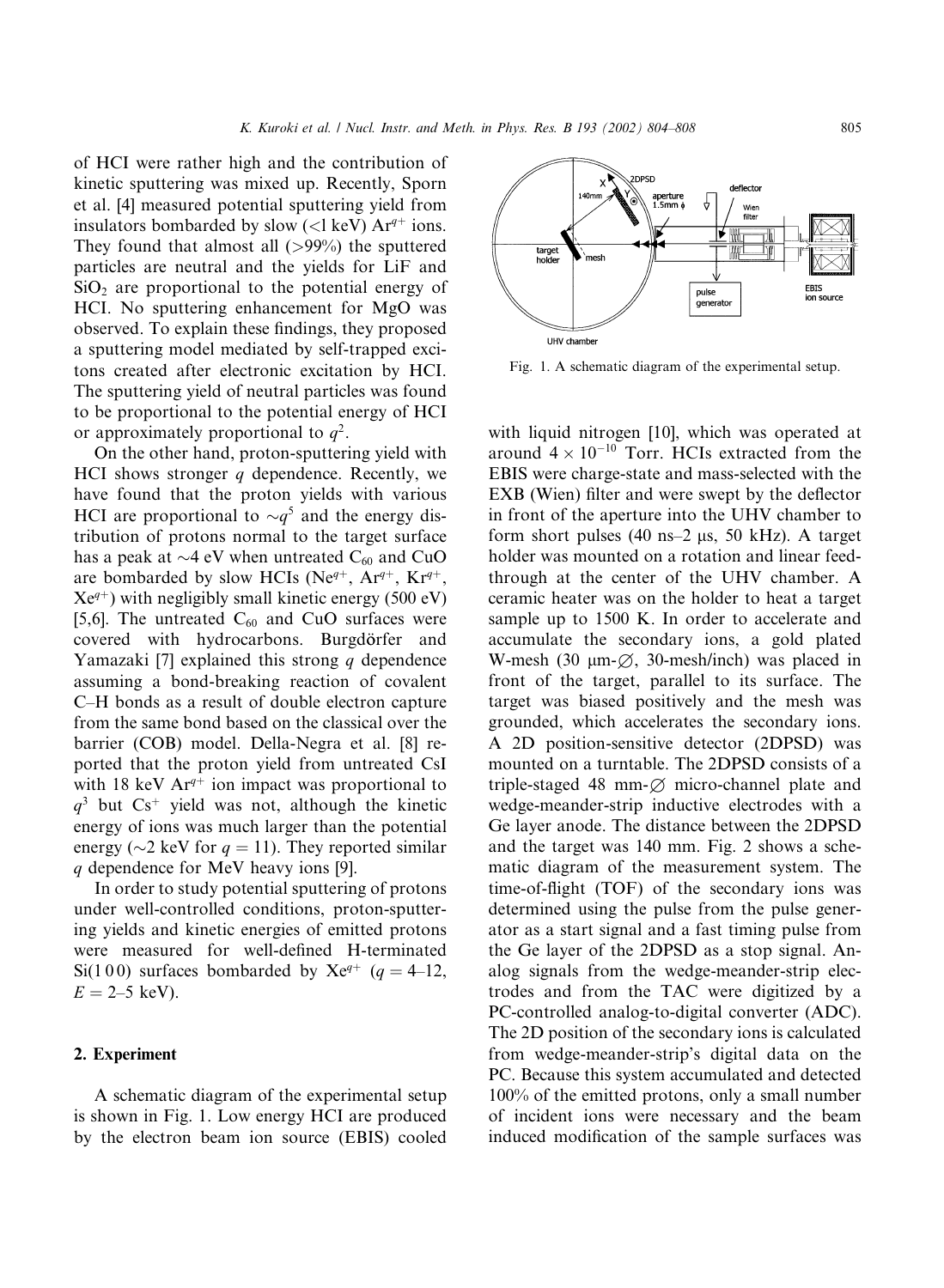

Fig. 2. A schematic diagram of the measurement system.

negligibly small because the bombarded ion numbers were very small compared with the number of the surface Si atoms  $(6.78 \times 10^{14} \text{ cm}^{-2})$ , in the order of 107 for proton yield measurements and below  $10<sup>9</sup>$  for 2D distribution measurements. The beam size on the target was about  $2 \times 5$  mm<sup>2</sup>. The projectile ion beam intensity was monitored with this system time to time by reflecting the ions to the 2DPSD by applying a high voltage on the target. The beam intensity was controlled so that the average number of ions in each chopped ion train was much smaller than unity. When we measure the direct beam intensity, if the chopped ion train has two ions, the system counts them as one ion because the system can handle only one particle in the process time. This system process time is limited by 4-channel ADC data acquisition time  $(20 \mu s)$ , which is much longer than chopped ions pulse width  $(< 2 \text{ }\mu\text{s})$ .

N-type  $Si(100)$  samples were chemically cleaned by repeated  $NH_4:H_2O_2:H_2O$  (1:1:5) and  $HF:H<sub>2</sub>O$  (1:20) treatments and after the last  $HF:H<sub>2</sub>O$  treatment, the Si samples were set in the UHV chamber within 20 min. The base pressure of the UHV chamber was  $3 \times 10^{-10}$  Torr after 450 K baking for 48 h. The samples were kept at 1200 K for 2 min in the UHV, and then reconstructed  $Si(100)-(2\times1)$  clean surfaces were obtained. H-terminated  $Si(100)$  surfaces were prepared in the UHV chamber by exposing the Si(100)-(2  $\times$  1) reconstructed clean surfaces to atomic hydrogen. The coverage of H was measured by thermal desorption spectra (TDS). Two types of H-terminated surface were prepared. A  $Si(100)–(2 \times 1)H$ surface was obtained by exposing the  $Si(100)$ - $(2 \times 1)$  clean surface to atomic hydrogen keeping the substrate temperature at  $600 \text{ K}$ . A Si $(100)$ –  $(1 \times 1)$ H surface was obtained by exposing the  $Si(100)$ – $(2 \times 1)$ H surface at room temperature to atomic hydrogen until the coverage saturated. The Si(100)–(2  $\times$  1)H surface is known to be atomically flat through a scanning tunneling microscopy (STM) study [11]. On the other hand the  $Si(100)$ –  $(1 \times 1)$ H surface is not atomically flat despite the surface shows  $(1 \times 1)$  LEED pattern, because a bond-breaking H-termination  $(H-Si=Si-H \rightarrow$ H–Si–H, H–Si–H) and an etching reaction (H–Si–  $H + 2H \rightarrow SiH_4$ ) occur during the atomic hydrogen exposure at room temperature [11]. These surfaces are easily converted to the reconstructed Si(1 0 0)-(2  $\times$  1) clean surface by heating at 1200 K in UHV.

#### 3. Results and discussions

Proton yields from a Si(100)–(2  $\times$  1)H surface bombarded with  $Xe^{q+}$  (q = 4–12, E = 2–5 keV) are shown in Fig. 3 together with those from an untreated CuO bombarded with  $Xe^{q+}$  (q = 7–22,  $E = 500$  eV) [8]. The solid line is the results of simulation for hydrocarbons [9]. The dashed line shows  $q^5$  dependence. The q dependence of the proton sputtering yield was found to be the same  $(\sim q^5)$  as that from the untreated surface, although the yield was about  $\sim$ 3% of the untreated surface. This indicates that the primary process of the proton sputtering from the  $Si(100)–(2 \times 1)H$  surface can be explained by the COB model although the total yield is governed by the reneutralization efficiency.

The proton yields from  $Si(100)$ – $(2 \times 1)H$  and Si(100)–(1  $\times$  1)H surfaces bombarded with Xe<sup>8+</sup> (3 keV) were  $1.2 \times 10^{-4}$ /ion and  $1.3 \times 10^{-3}$ /ion, respectively. The saturation coverage of  $Si(100)$ –  $(2 \times 1)$ H surface is 1.0 monolayer and that of  $Si(100)–(1 \times 1)H$  surface is about 2 monolayer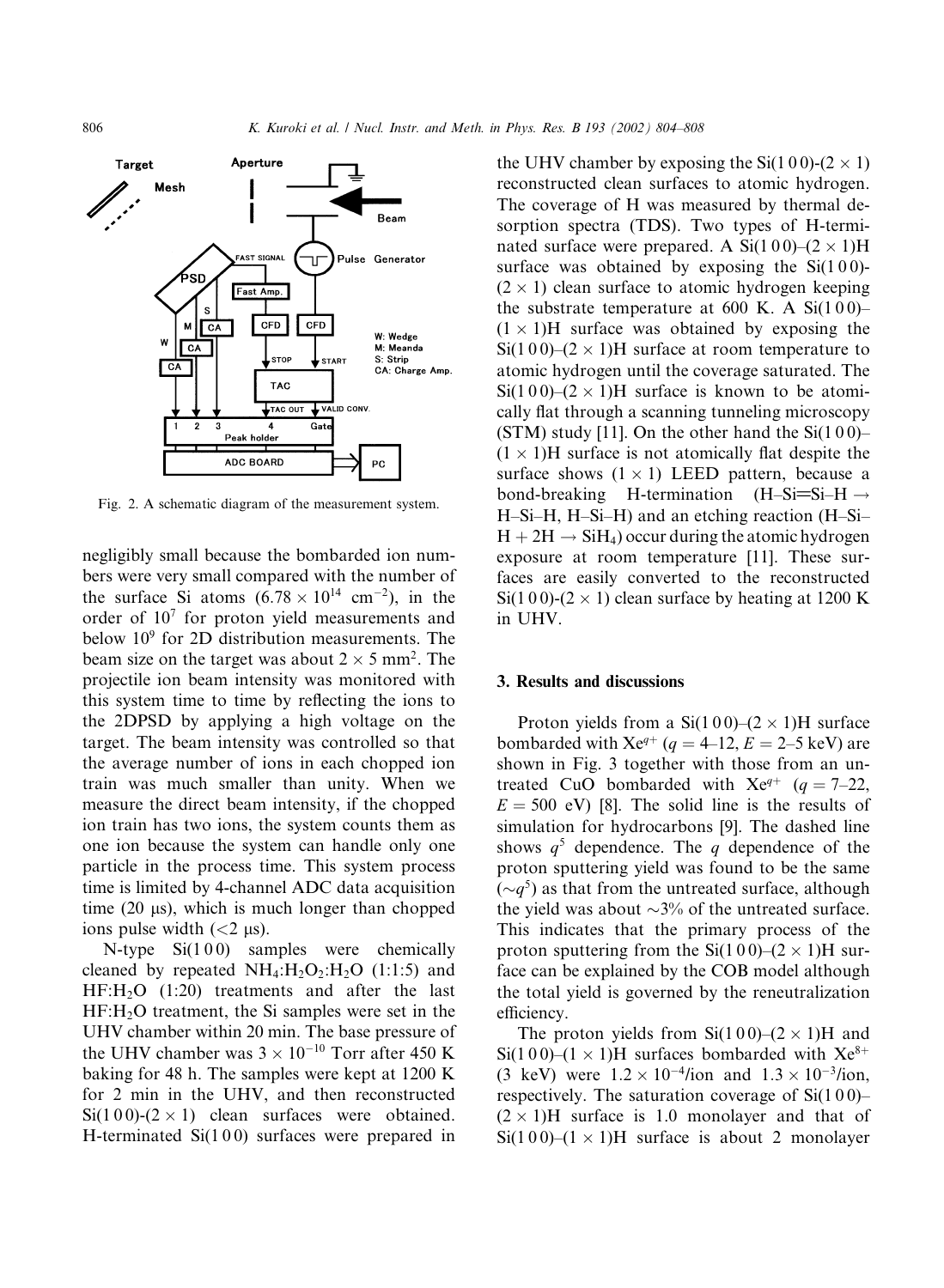$\sqrt{1.0}$ eV-

 $\sqrt{4.0eV}$ 

 $\sqrt{9}$ ,  $0eV$ 

 $\sqrt{E/2}$ 



Fig. 3. Proton yields from a Si(100)–(2  $\times$  1)H surface and from a CuO surface covered by hydrocarbons. The solid line is a calculation for hydrocarbons on the CuO surface [9] and the dashed line represents  $q^5$  dependence.

[12]. The proton yield from  $Si(100)–(1 \times 1)H$ surface was about 10 times larger than that from  $Si(100)–(2 \times 1)H$  surface, although the number of H-atom on the surface was only twice. This can be attributed to atomic level roughness of the  $Si(100)–(1 \times 1)H$  surfaces. In electron impact experiments, the desorption cross-sections of protons from surfaces are known to be several orders of magnitude smaller than the production cross-sections of protons from gas phase targets. These data are explained as due to proton neutralization by surface electrons. The density of surface electrons decreases rapidly with increasing distance from the surface. Because the hydrogen atoms on  $Si(100)$ – $(1 \times 1)$ H rough surfaces have on the average larger distance from the surface compared with that of  $Si(100)–(2 \times 1)H$  flat surfaces, and are expected to have lower probability to be reneutralized, which is consistent with the observation.

Fig. 4(a) and (b) shows 2D distributions of protons when  $3 \text{ keV Xe}^{8+}$  ions bombarded Si(100)–  $(2 \times 1)$ H and Si(100)–(1  $\times$  1)H surfaces, respectively. The protons from the  $Si(100)–(2 \times 1)H$ surface show very sharp 2D distribution compared with that of the  $Si(100)–(1 \times 1)H$  surface. Assuming that the protons observed at the center of



Fig. 4. 2D  $E_{\parallel}$  distributions of sputtered protons from (a) Si(100)–(2 × 1)H and (b) Si(100)–(1 × 1)H surfaces (3 keV  $X^{8+}$  bombardment, target-bias = 325 V).

 $\mathbb O$ 

 $\sqrt{9.0eV}$   $\sqrt{4.0eV}$   $\sqrt{1.0eV}$ 

the 2D distribution have no kinetic energy parallel to the surface  $(E_{\parallel})$ , the distance from the center of the distribution corresponds to the square root of the  $E_{\parallel}$ .

The figure indicates that the protons from the  $Si(100)$ – $(2 \times 1)$ H surface have smaller  $E_{\parallel}$  than those from the Si(100)–(1  $\times$  1)H surface. The mean values of  $E_{\parallel}$  were 1.2 eV for the Si(100)–(1  $\times$  1)H surface and 0.6 eV for the  $Si(100)$ – $(2 \times 1)$ H surface. We estimated the kinetic energy normal to the surface  $(E_{\perp})$  of an emitted proton from its TOF. The mean values of  $E_{\perp}$  were estimated to be 0.6 and 4.7 eV for the Si(100)–(2  $\times$  1)H and the

**Bottom** 

 $\sqrt{1.0eV}$   $\sqrt{4.0eV}$   $\sqrt{9.0eV}$